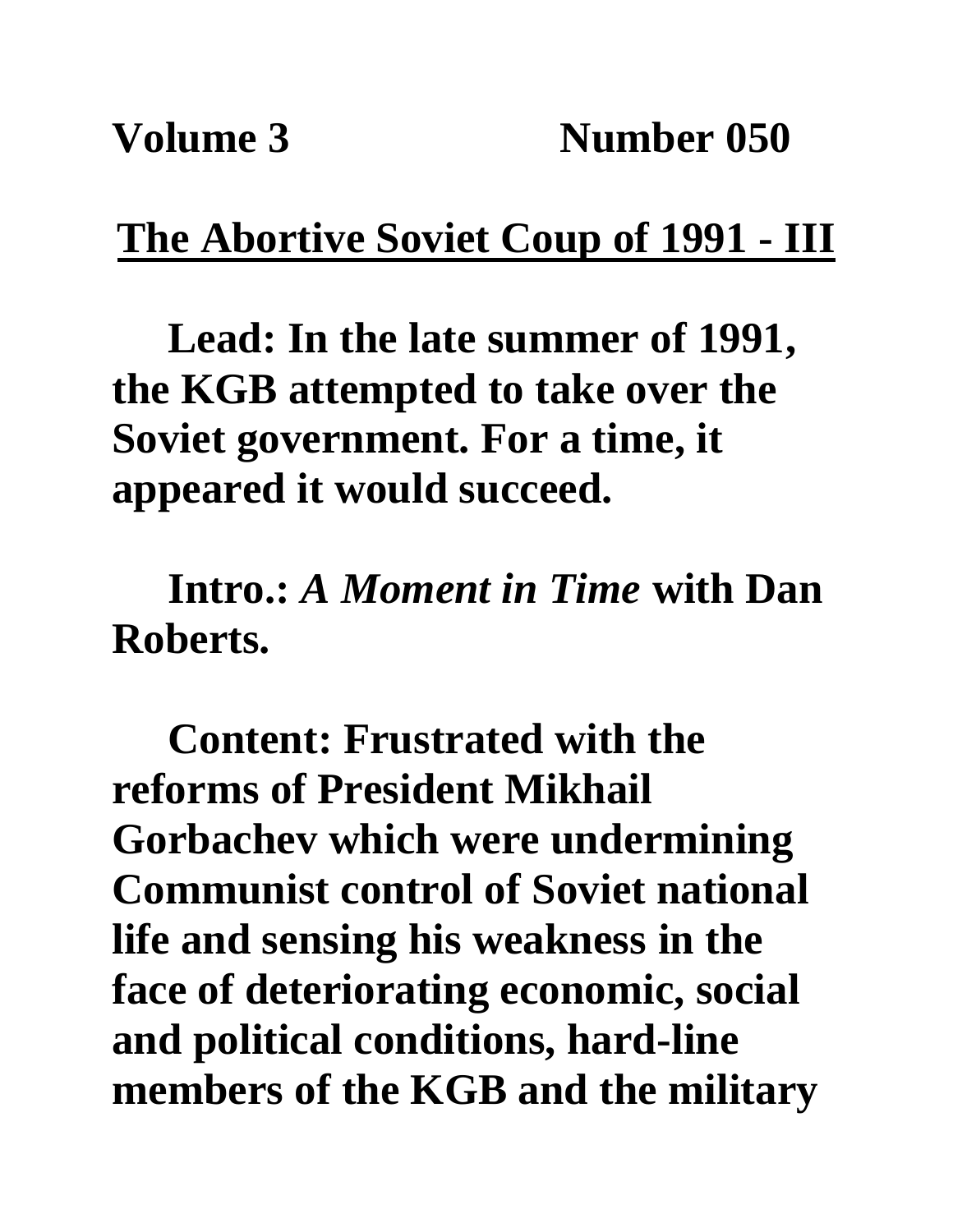**began to plot to get rid of him. The catalyst for the attempted coup was a series of treaties between the various constituent republics of the Soviet Union. The republics were to have more independence which meant even less power and cohesion for the Soviet Union.** 

**On Sunday, August 18th, 1991, two days before the first of the treaties was to be signed, the hard-liners went into action. At 5:00 PM Gorbachev was in his office at his vacation home at Foros in the Crimea. His chief of security told him that a delegation was outside demanding to see him. When the President tried to call Moscow he found the lines cut. He left to warn his family and returned to the office only**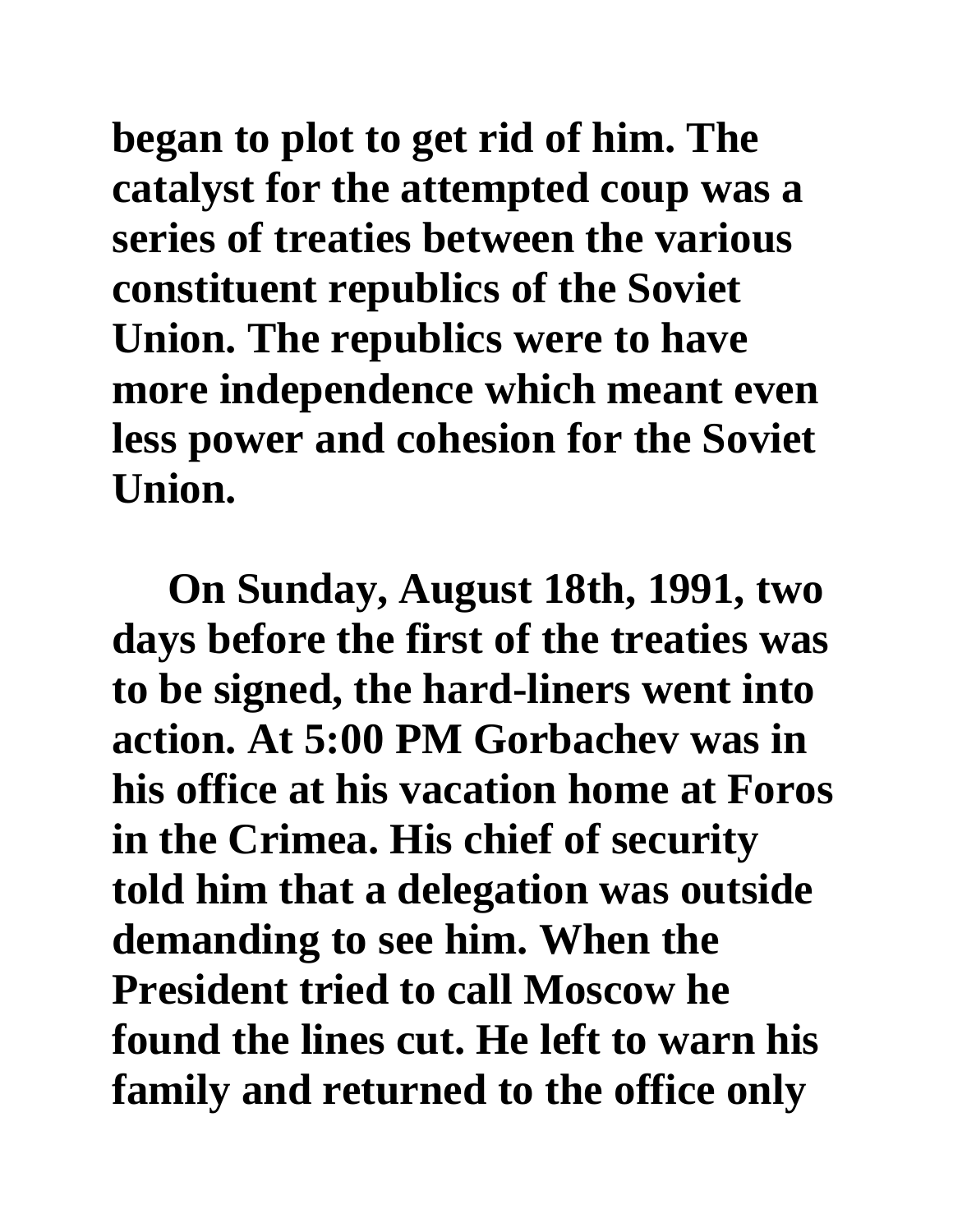**to find that the delegation had forced its entrance. They demanded his resignation and replacement by Vice-President Gennady Yanayev. When Gorbachev refused, he and his family were held prisoner and incommunicado.** 

**Meanwhile back in Moscow, the coup leaders, who called themselves the Extraordinary Commission and who were led by KGB boss Vladimir Kryuchkov, announced that Gorbachev had resigned for reasons of health. The Commission ordered all political parties suspended, protest demonstrations banned and all but pro-coup newspapers closed. They then try to take over the government. Western governments were, at first,**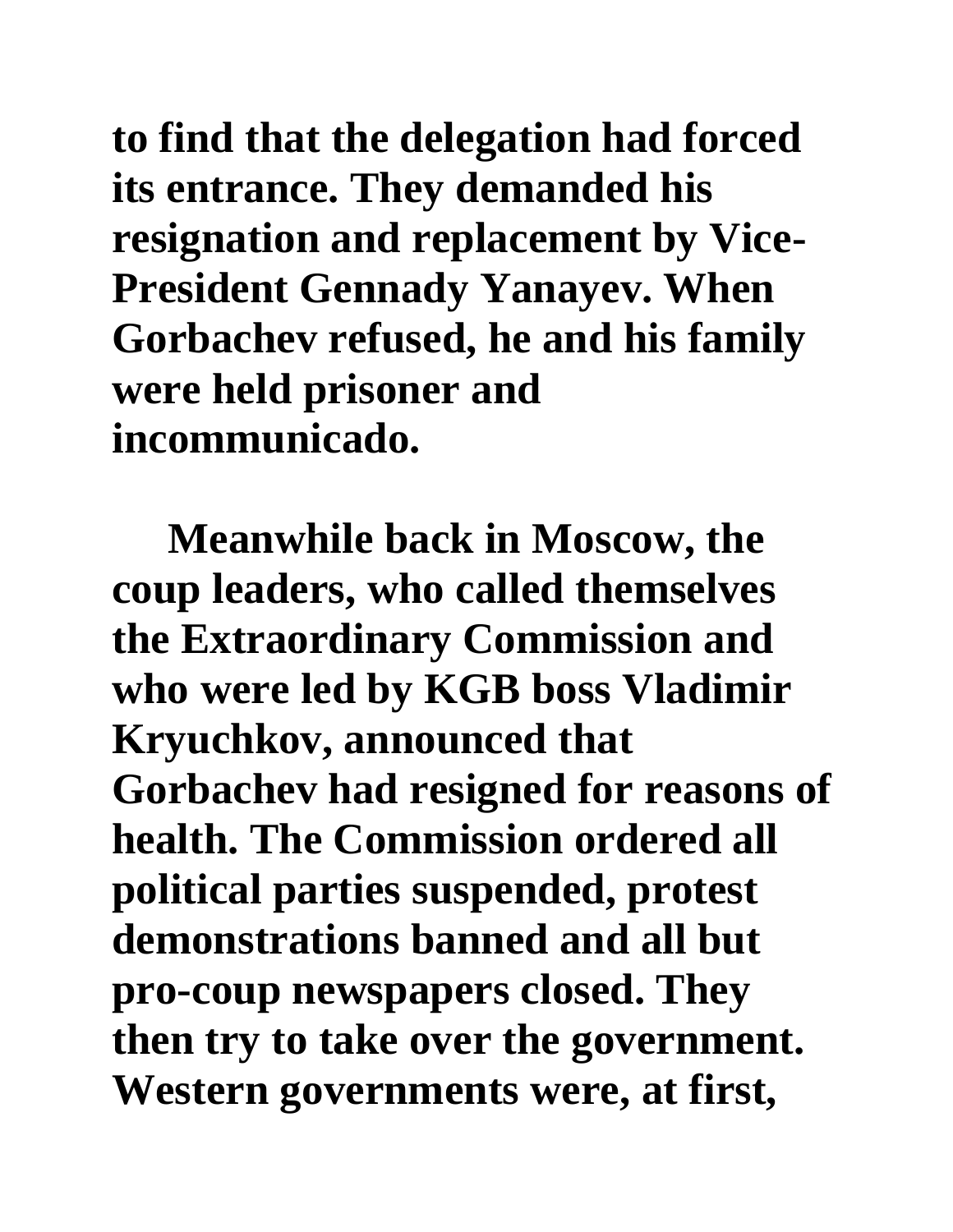**unsure in their response giving timid support to so-called "elected officials," but leaving the door open to working with the coup leaders should they prevail. For a breathless moment it appeared they would succeed, but within 48 hours the coup had collapsed. Next: The Anatomy of a Failed Revolution.**

## **At the University of Richmond, this is Dan Roberts.**

## **Resources**

**Black, Joseph Laurence.** *Into the Dustbin of History: The USSR from Coup to Commonwealth, August-December 1991: A Documentary Narrative***. Gulf Breeze, FL: Academic International Press, 1993.**